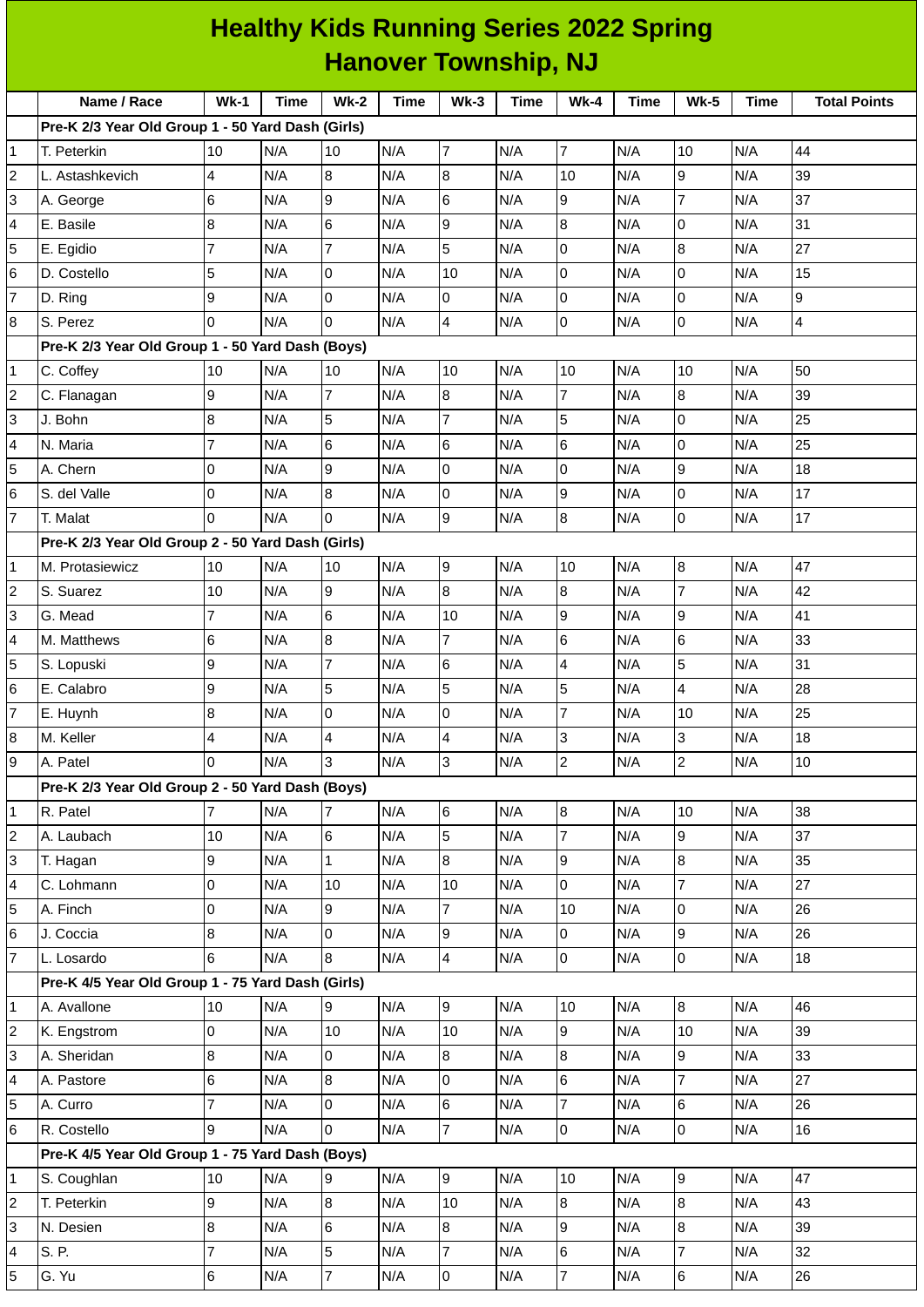## **Healthy Kids Running Series 2022 Spring Hanover Township, NJ**

| 6              | N. McGrath                                        | 4              | N/A   | 10              | N/A   | $\pmb{0}$           | N/A   | 0              | N/A   | 10               | N/A   | 24             |
|----------------|---------------------------------------------------|----------------|-------|-----------------|-------|---------------------|-------|----------------|-------|------------------|-------|----------------|
| $\overline{7}$ | C. Rosenzweig                                     | 5              | N/A   | $\overline{4}$  | N/A   | 6                   | N/A   | 0              | N/A   | lo               | N/A   | 15             |
|                | Pre-K 4/5 Year Old Group 2 - 75 Yard Dash (Girls) |                |       |                 |       |                     |       |                |       |                  |       |                |
| $\mathbf{1}$   | M. George                                         | 10             | N/A   | 10              | N/A   | 10                  | N/A   | 10             | N/A   | l9               | N/A   | 49             |
| $\overline{c}$ | M. Egidio                                         | 9              | N/A   | 9               | N/A   | 9                   | N/A   | 9              | N/A   | 10               | N/A   | 46             |
| 3              | M. Blyden                                         | 8              | N/A   | 8               | N/A   | 8                   | N/A   | 8              | N/A   | $\overline{7}$   | N/A   | 39             |
| 4              | M. McGrath                                        | $\overline{7}$ | N/A   | $\overline{7}$  | N/A   | 0                   | N/A   | 0              | N/A   | $6\phantom{.}6$  | N/A   | 20             |
| 5              | C. Huynh                                          | 0              | N/A   | $\overline{0}$  | N/A   | $\mathsf 0$         | N/A   | $\overline{7}$ | N/A   | $\overline{8}$   | N/A   | 15             |
| 6              | C. Castillo                                       | O              | N/A   | $\overline{0}$  | N/A   | $\overline{7}$      | N/A   | 0              | N/A   | lo               | N/A   | $\overline{7}$ |
| $\overline{7}$ | M. del Valle                                      | O              | N/A   | l0              | N/A   | 0                   | N/A   | 6              | N/A   | l0               | N/A   | 6              |
|                | Pre-K 4/5 Year Old Group 2 - 75 Yard Dash (Boys)  |                |       |                 |       |                     |       |                |       |                  |       |                |
| 1              | H. Summer                                         | 10             | N/A   | 10              | N/A   | 10                  | N/A   | 10             | N/A   | 10               | N/A   | 50             |
| $\overline{c}$ | B. Coffey                                         | 8              | N/A   | $\overline{9}$  | N/A   | 8                   | N/A   | 10             | N/A   | l9               | N/A   | 44             |
| 3              | A. Keller                                         | 6              | N/A   | $\,6$           | N/A   | $\overline{7}$      | N/A   | $\overline{7}$ | N/A   | $\,$ 6           | N/A   | 32             |
| 4              | D. Astashkevich                                   | $\overline{7}$ | N/A   | $\overline{7}$  | N/A   | 0                   | N/A   | 8              | N/A   | $\overline{8}$   | N/A   | 30             |
| 5              | C. Daley                                          | 9              | N/A   | 8               | N/A   | 9                   | N/A   | 0              | N/A   | 0                | N/A   | 26             |
| 6              | Z. Racz                                           | O              | N/A   | 5               | N/A   | 6                   | N/A   | 6              | N/A   | $\overline{7}$   | N/A   | 24             |
| $\overline{7}$ | C. Farley                                         | 5              | N/A   | $\overline{4}$  | N/A   | 0                   | N/A   | 5              | N/A   | O                | N/A   | 14             |
| 8              | M. Cossin                                         | $\overline{0}$ | N/A   | $\overline{0}$  | N/A   | 5                   | N/A   | 0              | N/A   | 5                | N/A   | 10             |
| 9              | A. Losardo                                        | 4              | N/A   | $\overline{0}$  | N/A   | 0                   | N/A   | 0              | N/A   | lo               | N/A   | 4              |
|                | Kindergarten & 1st Grade - 1/4 Mile (Girls)       |                |       |                 |       |                     |       |                |       |                  |       |                |
| 1              | M. Markensohn                                     | 10             | 01:40 | 9               | 01:41 | 10                  | 01:36 | 10             | 01:34 | 10               | 01:34 | 49             |
| 2              | E. Phillips                                       | $\overline{0}$ | N/A   | 10              | 01:39 | 9                   | 01:37 | 9              | 01:35 | l9               | 01:37 | 37             |
| 3              | J. Avallone                                       | $\mathbf 1$    | 02:30 | 8               | 01:48 | 8                   | 01:45 | 8              | 01:45 | $\overline{8}$   | 01:49 | 33             |
| 4              | M. Salamaha                                       | $\overline{7}$ | 01:57 | $\overline{7}$  | 01:54 | 8                   | 01:45 | 0              | N/A   | $\, 8$           | 01:49 | 30             |
| 5              | L. Lopuski                                        | $\overline{8}$ | 01:56 | 5               | 01:57 | $\mathbf 1$         | 02:01 | 4              | 02:00 | $6\phantom{.}6$  | 01:57 | 24             |
| 6              | R. Proud                                          | 6              | 02:06 | $\overline{c}$  | 02:09 | 4                   | 01:57 | $\overline{4}$ | 02:00 | 4                | 01:59 | 20             |
| $\overline{7}$ | C. Bohn                                           | $\overline{9}$ | 01:54 | $\overline{4}$  | 02:00 | 6                   | 01:52 | $\overline{0}$ | N/A   | I٥               | N/A   | 19             |
| 8              | A. Miller                                         | O              | N/A   | $\overline{7}$  | 01:54 | 5                   | 01:54 | 5              | 01:59 | 0                | N/A   | 17             |
| 9              | N. del Valle                                      | $\overline{0}$ | N/A   | $\mathsf{3}$    | 02:07 | $\pmb{0}$           | N/A   | $\overline{7}$ | 01:52 | 0                | N/A   | 10             |
| 10             | N. Lohmann                                        | $\overline{0}$ | N/A   | $\overline{0}$  | N/A   | 3                   | 01:58 | 0              | N/A   | $\,6$            | 01:57 | 9              |
| 11             | A. Laubach                                        | $\overline{c}$ | 02:10 | $\mathbf{1}$    | 02:17 | $\mathbf 1$         | 02:10 | $\overline{c}$ | 02:12 | $\overline{c}$   | 02:24 | 8              |
| 12             | L. Saegers                                        | 3              | 02:09 | $\mathbf{1}$    | 02:18 | $\mathbf 1$         | 02:04 | 0              | N/A   | 3                | 02:02 | 8              |
| 13             | E. Sarkis                                         | $\overline{0}$ | N/A   | $\overline{0}$  | N/A   | $\mathbf{2}$        | 02:00 | 6              | 01:58 | lo               | N/A   | 8              |
| 14             | G. Zipp                                           | 6              | 02:06 | $\overline{0}$  | N/A   | $\mathsf{O}\xspace$ | N/A   | 0              | N/A   | $\overline{0}$   | N/A   | 6              |
| 15             | Q. Costello                                       | 4              | 02:08 | $\overline{0}$  | N/A   | $\mathbf 1$         | 02:07 | $\mathsf{O}$   | N/A   | lo               | N/A   | 5              |
| 16             | N. Fernandez                                      | $\mathbf{1}$   | 02:50 | $\overline{0}$  | N/A   | $\mathbf{1}$        | 02:35 | $\mathbf 1$    | 02:54 | $\mathbf{1}$     | 02:53 | 4              |
| 17             | N. Pastore                                        | $\mathbf 1$    | 02:15 | $\overline{0}$  | N/A   | 0                   | N/A   | $\mathbf{1}$   | 02:56 | $\mathbf{1}$     | 03:03 | 3              |
| 18             | M. Jordan                                         | $\mathbf{1}$   | 02:45 | $\overline{1}$  | 02:15 | $\mathsf{O}\xspace$ | N/A   | 0              | N/A   | $\mathbf 1$      | 02:27 | 3              |
|                | Kindergarten & 1st Grade - 1/4 Mile (Boys)        |                |       |                 |       |                     |       |                |       |                  |       |                |
| 1              | S. Bullock                                        | 10             | 01:33 | 10              | 01:35 | 10                  | 01:36 | 10             | 01:33 | 10               | 01:33 | 50             |
| 2              | C. Basile                                         | $\overline{7}$ | 01:45 | $\overline{9}$  | 01:43 | 9                   | 01:39 | 9              | 01:40 | $\overline{7}$   | 01:47 | 41             |
| 3              | M. Lang                                           | 4              | 01:51 | 8               | 01:45 | 8                   | 01:46 | $\overline{0}$ | N/A   | $\boldsymbol{9}$ | 01:41 | 29             |
| 4              | T. Yu                                             | 6              | 01:50 | $\overline{8}$  | 01:45 | $\mathsf{O}$        | N/A   | 4              | 01:57 | $\, 8$           | 01:42 | 26             |
| 5              | J. Arcuri                                         | $\overline{c}$ | 02:01 | $\overline{3}$  | 02:01 | 6                   | 01:51 | 5              | 01:54 | 5                | 01:49 | 21             |
| 6              | A. Yadav                                          | $\mathbf 1$    | 02:15 | $\mathbf{1}$    | 02:02 | 5                   | 01:53 | $\overline{7}$ | 01:50 | 5                | 01:49 | 19             |
| 7              | R. Hoover                                         | $\mathbf{1}$   | 02:02 | $\overline{0}$  | N/A   | $\mathbf{1}$        | 01:55 | 8              | 01:48 | $\,$ 6           | 01:48 | 16             |
| 8              | M. Astashkevich                                   | $\overline{0}$ | N/A   | 5               | 01:57 | 3                   | 01:57 | 6              | 01:52 | $\mathbf{2}$     | 01:53 | 16             |
| 9              | E. Foster                                         | $\bf{8}$       | 01:42 | $6\overline{6}$ | 01:51 | 0                   | N/A   | 0              | N/A   | 0                | N/A   | 14             |
|                |                                                   |                |       |                 |       |                     |       |                |       |                  |       |                |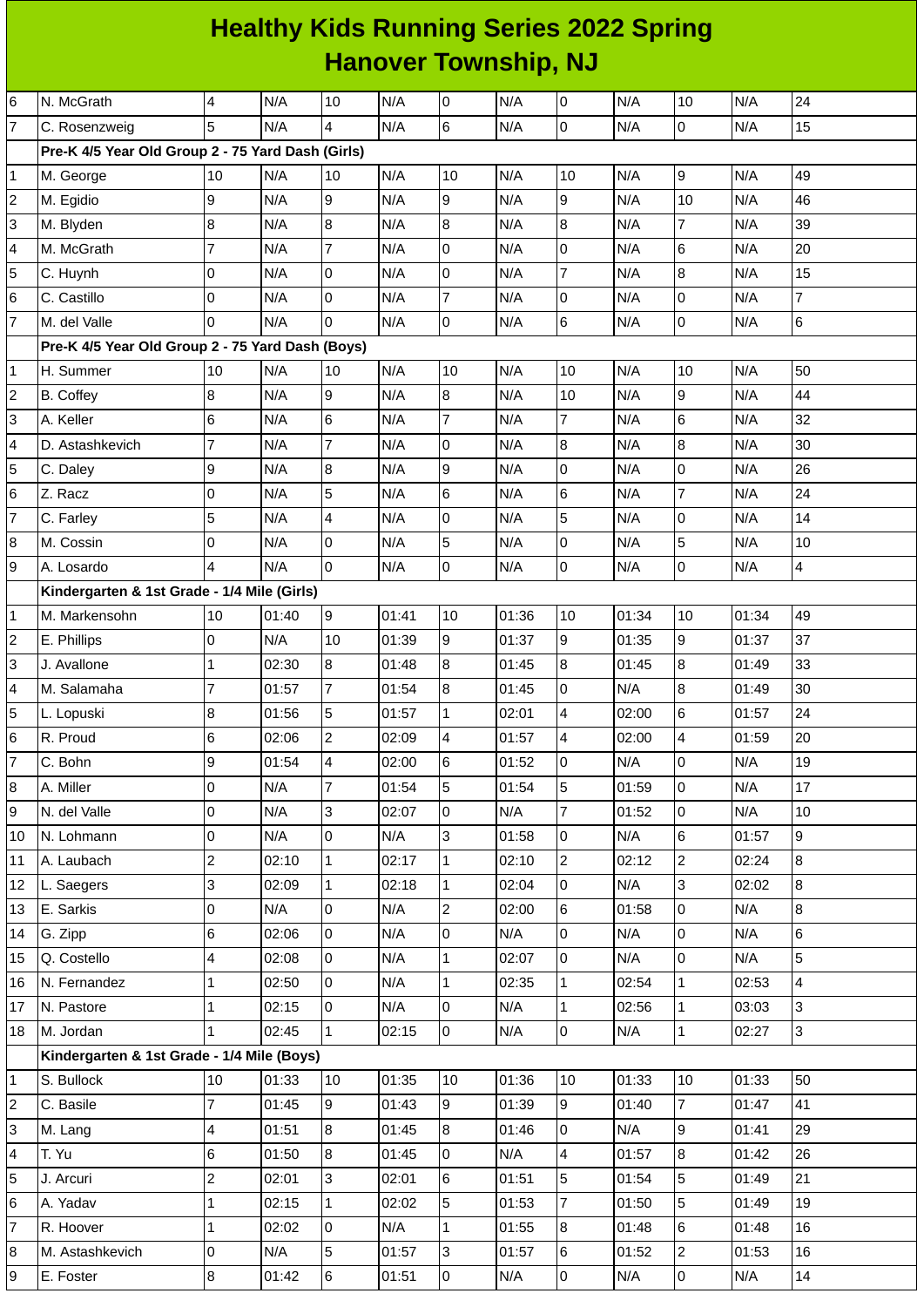## **Healthy Kids Running Series 2022 Spring Hanover Township, NJ**

| 10             | V. Menon                           | $\mathbf{1}$   | 02:03 | 3               | 02:01 | $\overline{c}$      | 01:58 | 4              | 01:57 | $\mathbf 1$         | 01:56 | 11             |
|----------------|------------------------------------|----------------|-------|-----------------|-------|---------------------|-------|----------------|-------|---------------------|-------|----------------|
| 11             | J. P.                              | $\overline{c}$ | 02:01 | 5               | 01:57 | $\mathbf{1}$        | 02:00 | $\mathbf 1$    | 02:05 | $\mathbf 1$         | 01:56 | 10             |
| 12             | R. Kishbaugh                       | 3              | 01:55 | 0               | N/A   | $\overline{7}$      | 01:47 | 0              | N/A   | 0                   | N/A   | 10             |
| 13             | A. Suarez                          | $\,$ 6         | 01:50 | O               | N/A   | $\mathbf 1$         | 02:03 | $\mathbf{1}$   | 02:01 | $\mathbf 1$         | 01:54 | 9              |
| 14             | A. Obrien                          | 9              | 01:41 | $\overline{0}$  | N/A   | 0                   | N/A   | 0              | N/A   | 0                   | N/A   | 9              |
| 15             | N. VanWingerden                    | $\mathbf{1}$   | 02:16 | $\overline{0}$  | N/A   | 4                   | 01:54 | 0              | N/A   | 3                   | 01:52 | 8              |
| 16             | O. Proud                           | $\mathbf 1$    | 02:11 | $\mathbf{1}$    | 02:14 | $\mathbf 1$         | 02:08 | $\mathbf{2}$   | 01:58 | $\mathbf 1$         | 02:07 | 6              |
| 17             | T. Cobane                          | $\mathbf 1$    | 02:10 | $\mathbf 1$     | 02:18 | $\mathbf{1}$        | 02:12 | $\mathbf 1$    | 02:17 | $\mathbf 1$         | 02:11 | 5              |
| 18             | C. Calabro                         | $\mathbf 1$    | 02:12 | $\mathbf{1}$    | 02:18 | $\mathbf{1}$        | 02:17 | $\mathbf 1$    | 02:04 | $\overline{1}$      | 02:18 | 5              |
| 19             | M. Sheridan                        | $\mathbf{1}$   | 02:07 | l0              | N/A   | $\mathbf{1}$        | 02:03 | $\mathbf 1$    | 02:12 | $\mathbf 1$         | 02:04 | 4              |
| 20             | R. Mead                            | $\mathbf 1$    | 02:19 | $\mathsf 0$     | N/A   | $\mathbf{1}$        | 02:21 | $\mathbf 1$    | 02:05 | $\mathbf 1$         | 02:06 | $\overline{4}$ |
| 21             | G. Opio                            | $\mathbf{1}$   | 02:19 | $\mathbf{1}$    | 02:40 | $\mathsf 0$         | N/A   | $\mathbf 1$    | 02:10 | $\mathbf{1}$        | 02:03 | 4              |
| 22             | B. Bohn                            | $\mathbf{1}$   | N/A   | $\mathbf 1$     | N/A   | $\mathbf{1}$        | 02:07 | $\mathbf 1$    | 02:06 | 0                   | N/A   | 4              |
| 23             | F. McGrath                         | $\mathbf{1}$   | N/A   | $\mathbf 1$     | 02:18 | $\mathsf 0$         | N/A   | 0              | N/A   | $\mathbf 1$         | 01:57 | 3              |
| 24             | Z. Rosenzweig                      | $\mathbf 1$    | 02:11 | $\mathbf 1$     | 02:20 | $\mathbf 1$         | 02:06 | $\overline{0}$ | N/A   | $\mathbf 0$         | N/A   | 3              |
| 25             | G. Cossin                          | 0              | N/A   | 0               | N/A   | $\mathbf{1}$        | 02:05 | $\overline{0}$ | N/A   | $\mathsf 0$         | N/A   | $\mathbf{1}$   |
| 26             | T. Murren                          | $\mathbf{1}$   | 02:30 | $\overline{0}$  | N/A   | 0                   | N/A   | 0              | N/A   | $\mathsf{O}\xspace$ | N/A   | $\mathbf 1$    |
|                | 2nd & 3rd Grade - 1/2 Mile (Girls) |                |       |                 |       |                     |       |                |       |                     |       |                |
| 1              | A. Summer                          | 9              | 03:32 | 9               | 03:45 | 9                   | 03:25 | 10             | 03:31 | 10                  | 03:35 | 47             |
| 2              | C. Oswald                          | $\bf{8}$       | 03:48 | 10              | 03:42 | $\bf 8$             | 03:33 | 9              | 03:50 | 9                   | 03:45 | 44             |
| 3              | K. Oakes                           | $\overline{7}$ | 03:55 | $\overline{7}$  | 04:13 | 6                   | 03:53 | 8              | 03:51 | 8                   | 03:52 | 36             |
| 4              | K. Patel                           | 5              | 04:22 | 5               | 04:34 | 4                   | 04:09 | 6              | 04:17 | $\overline{7}$      | 03:55 | 27             |
| 5              | P. Cynk                            | $\mathbf 1$    | N/A   | $\bf{8}$        | 04:03 | $\overline{7}$      | 03:40 | $\overline{0}$ | N/A   | 6                   | 03:56 | 22             |
| 6              | C. Finch                           | 3              | 04:32 | $6\phantom{.}6$ | 04:20 | 5                   | 04:01 | $\overline{7}$ | 04:06 | 0                   | N/A   | 21             |
| $\overline{7}$ | A. Kishbaugh                       | 10             | 03:21 | $\overline{0}$  | N/A   | 10                  | 03:16 | 0              | N/A   | $\mathsf{O}\xspace$ | N/A   | 20             |
| 8              | S. Kukreja                         | 6              | 03:59 | 4               | 04:42 | $\pmb{0}$           | N/A   | 4              | 04:53 | 5                   | 04:20 | 19             |
| 9              | A. Dhruva                          | $\overline{c}$ | 04:33 | $\mathsf 0$     | N/A   | $\mathbf{1}$        | 04:38 | 5              | 04:22 | 4                   | 04:49 | 12             |
| 10             | S. Strauss                         | 4              | 04:25 | $\overline{0}$  | N/A   | 3                   | 04:15 | 0              | N/A   | $\overline{0}$      | N/A   | $\overline{7}$ |
| 11             | I. Fernandez                       | $\mathbf 1$    | 05:31 | lo.             | N/A   | $\mathbf{1}$        | 06:21 | $\overline{2}$ | 06:03 | $\overline{c}$      | 05:34 | 6              |
| 12             | E. Curro                           | $\mathbf 1$    | 05:16 | 0               | N/A   | $\mathbf{1}$        | 05:15 | 0              | N/A   | 3                   | 05:12 | 5              |
| 13             | N. Hoover                          | $\mathbf 1$    | 04:41 | $\overline{0}$  | N/A   | $\mathbf{1}$        | N/A   | 3              | 05:12 | $\mathsf 0$         | N/A   | 5              |
| 14             | I. Marzella                        | $\mathsf 0$    | N/A   | 3               | 04:47 | $\overline{2}$      | 04:25 | 0              | N/A   | 0                   | N/A   | 5              |
| 15             | L. rizzitello                      | $\mathsf 0$    | N/A   | 3               | 04:47 | $\overline{0}$      | N/A   | $\overline{0}$ | N/A   | $\mathsf 0$         | N/A   | 3              |
| 16             | A. McGrath                         | $\mathbf{1}$   | 05:00 | $\mathbf 1$     | 05:42 | $\pmb{0}$           | N/A   | 0              | N/A   | 0                   | N/A   | $\overline{c}$ |
| 17             | E. Ring                            | $\mathbf{1}$   | 05:30 | $\overline{0}$  | N/A   | $\mathsf{O}\xspace$ | N/A   | 0              | N/A   | 0                   | N/A   | $\mathbf 1$    |
|                | 2nd & 3rd Grade - 1/2 Mile (Boys)  |                |       |                 |       |                     |       |                |       |                     |       |                |
| 1              | D. Balassone                       | 10             | 03:47 | 10              | 03:41 | 9                   | 03:50 | 9              | 03:49 | 10                  | 03:57 | 48             |
| 2              | M. Osher                           | 9              | 05:24 | 9               | 05:32 | $\,6$               | 04:47 | $\overline{7}$ | 05:16 | 0                   | N/A   | 31             |
| 3              | C. Markensohn                      | 0              | N/A   | l0              | N/A   | 10                  | 03:28 | 10             | 03:21 | 0                   | N/A   | 20             |
| 4              | L. Cosco                           | $\mathsf 0$    | N/A   | 0               | N/A   | 8                   | 04:18 | $\mathbf{1}$   | 04:14 | 8                   | 04:55 | 17             |
| 5              | J. Osman                           | 8              | 06:07 | $\mathsf{O}$    | N/A   | $\mathsf 0$         | N/A   | 0              | N/A   | 9                   | 04:23 | 17             |
| 6              | A. Sun                             | $\overline{0}$ | N/A   | $\overline{0}$  | N/A   | $\overline{7}$      | 04:25 | $\bf{8}$       | 04:28 | 0                   | N/A   | 15             |
|                | 4th & 5th Grade - 1 Mile (Girls)   |                |       |                 |       |                     |       |                |       |                     |       |                |
| 1              | M. Paine                           | 9              | 12:10 | 10              | 08:42 | $\mathsf 0$         | N/A   | 0              | N/A   | $\mathsf 0$         | N/A   | 19             |
| 2              | K. Kishbaugh                       | $\mathsf 0$    | N/A   | 0               | N/A   | 10                  | 07:59 | 0              | N/A   | 0                   | N/A   | 10             |
| 3              | M. Foster                          | 10             | 06:45 | 0               | N/A   | $\overline{0}$      | N/A   | 0              | N/A   | 0                   | N/A   | 10             |
| 4              | A. Hasselberger                    | 9              | 12:10 | $\overline{0}$  | N/A   | $\mathsf{O}\xspace$ | N/A   | 0              | N/A   | 0                   | N/A   | 9              |
|                | 4th & 5th Grade - 1 Mile (Boys)    |                |       |                 |       |                     |       |                |       |                     |       |                |
| 1              | V. Menon                           | 10             | 06:42 | 10              | 06:59 | $\bf{8}$            | 07:03 | 10             | 06:51 | 10                  | 06:49 | 48             |
|                |                                    |                |       |                 |       |                     |       |                |       |                     |       |                |